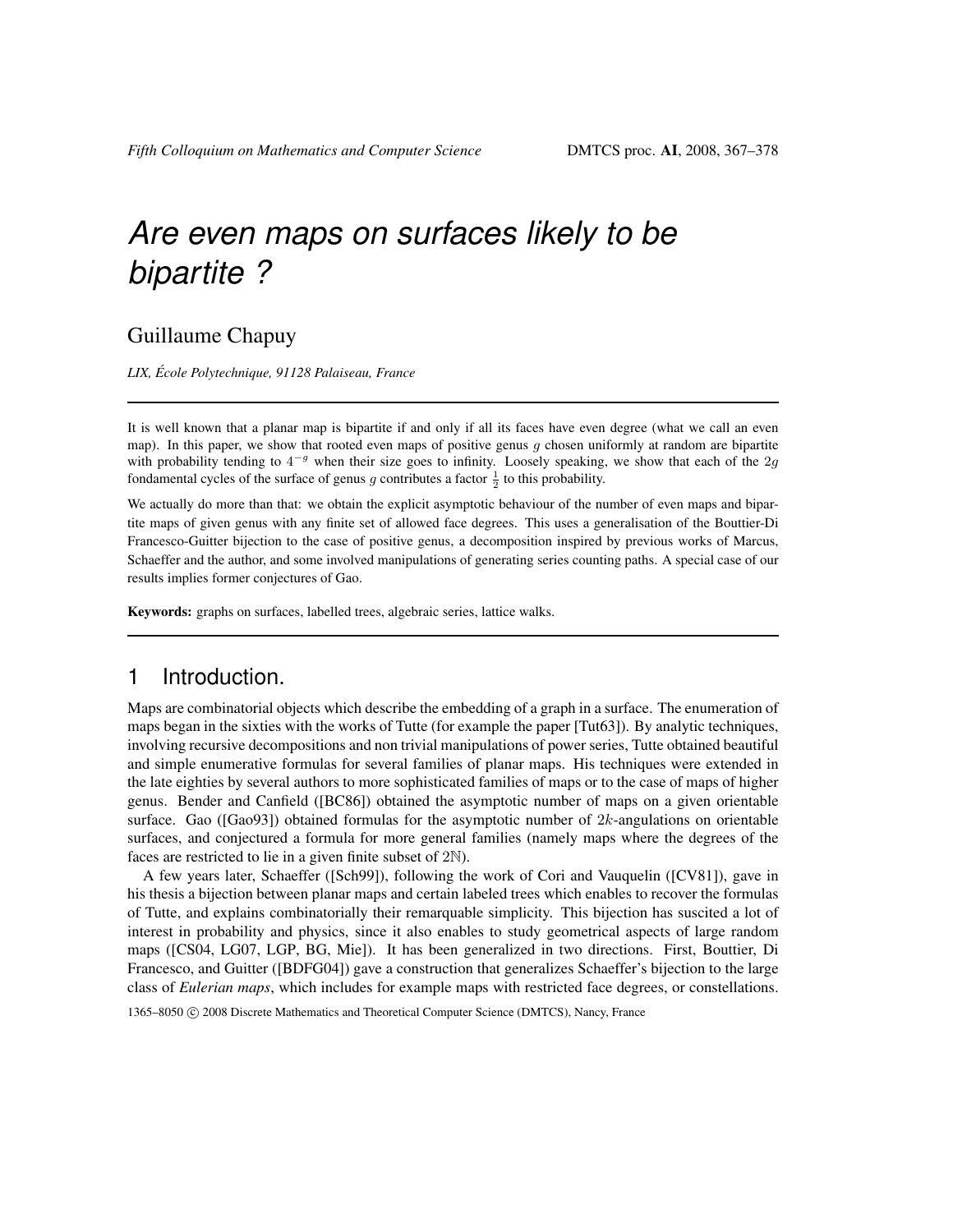Secondly, Marcus and Schaeffer ([MS]) generalized Schaeffer's construction to the case of maps drawn on orientable surfaces of any genus, opening the way to a bijective derivation ([CMS07]) of the asymptotic results of Bender and Canfield.

The first purpose of this work is to unify the two generalisations of Schaeffer's bijection: we show that the construction of Bouttier, Di Francesco, and Guitter stays valid in any genus, and involves the same kind of objects as developped in [MS]. Our second (and main) task is then to use this bijection to perform the asymptotic enumeration of several families of maps of genus g, namely bipartite maps and maps with even face degrees (recall that these two families coincide only in the planar case). Our first tool is the reduction of the combinatorial objects inherited from the bijection to a finite number of schemes, from which all the objects can be reconstructed by an involved arrangement of some families of paths. The asymptotics estimates are then obtained by a precise study of the generating series of these paths, by algebraic methods. The link between even maps and bipartite maps is made thanks to an unexpected incursion of elementary algebraic graph theory, and the introduction of the cycle space of some minimal maps of genus g.

Remark: this paper is a shorten version of [Cha], and a certain number of things had to be dropped. First, in [Cha], the bijection is presented in the general case of Eulerian maps, and all the enumerative results are proved in the general setting of m-constellations and m-hypermaps (this paper corresponds to the case  $m = 2$ ). Moreover, the size of the paper is not sufficient to contain proofs, for which we refer the reader to [Cha].

### 2 Definitions and main results.

Let  $S_g$  be the torus with g-handles. A map on  $S_g$  (or map of genus g) is a proper embedding of a finite graph G in  $S_g$  such that the maximal connected components of  $S_g \setminus G$  are simply connected regions. Multiple edges an loops are allowed. The maximal simply connected components are called the faces of the map. The degree of a face is the number of edges incident to it, counted with multiplicity.

We consider maps up to homeomorphism, i.e. we identify two maps such that there exists an orientation preserving homeorphism that sends one to the other. In this setting, maps become purely combinatorial objects (see [MT01] for a detailed discussion on this fact). In particular, there are only a finite number of maps with a given number of edges, opening the way to enumeration problems.

All the families of maps considered in this article will eventually be rooted (which means that an edge has been distinguished and oriented), pointed (when only a vertex has been distinguished), or both rooted and pointed. In every case, the notion of oriented homeomorphism involved in the definition of a map is adapted in order to keep trace of the pointed vertex or edge.

An even map is a map whose all faces have even degree. A bipartite map is a map whose vertices can be coloured in two colors, such that only vertices of different colors are linked by an edge. All bipartite maps are even maps, but the reverse implication is not true (it is, however, in the planar case). In the rest of the paper,  $D \subset \mathbb{N}_{>0}$  will be a finite subset of the positive integers whose maximum is at least 2. A map with degree set  $2D$  is a map whose all faces have a degree in  $2D$ . Our main results are the two theorems:

**Theorem 1** The number  $b_{q,D}(n)$  of rooted bipartite maps of genus g and degree set 2D, with n edges, satisfies:

$$
b_{g,D}(n) \sim t_g \frac{\text{gcd}(D)}{2} \left(\frac{\sqrt{\gamma_D}}{\sqrt{2}\beta_D^{5/2}}\right)^{g-1} n^{\frac{5(g-1)}{2}} (z_D^{(c)})^{-n}
$$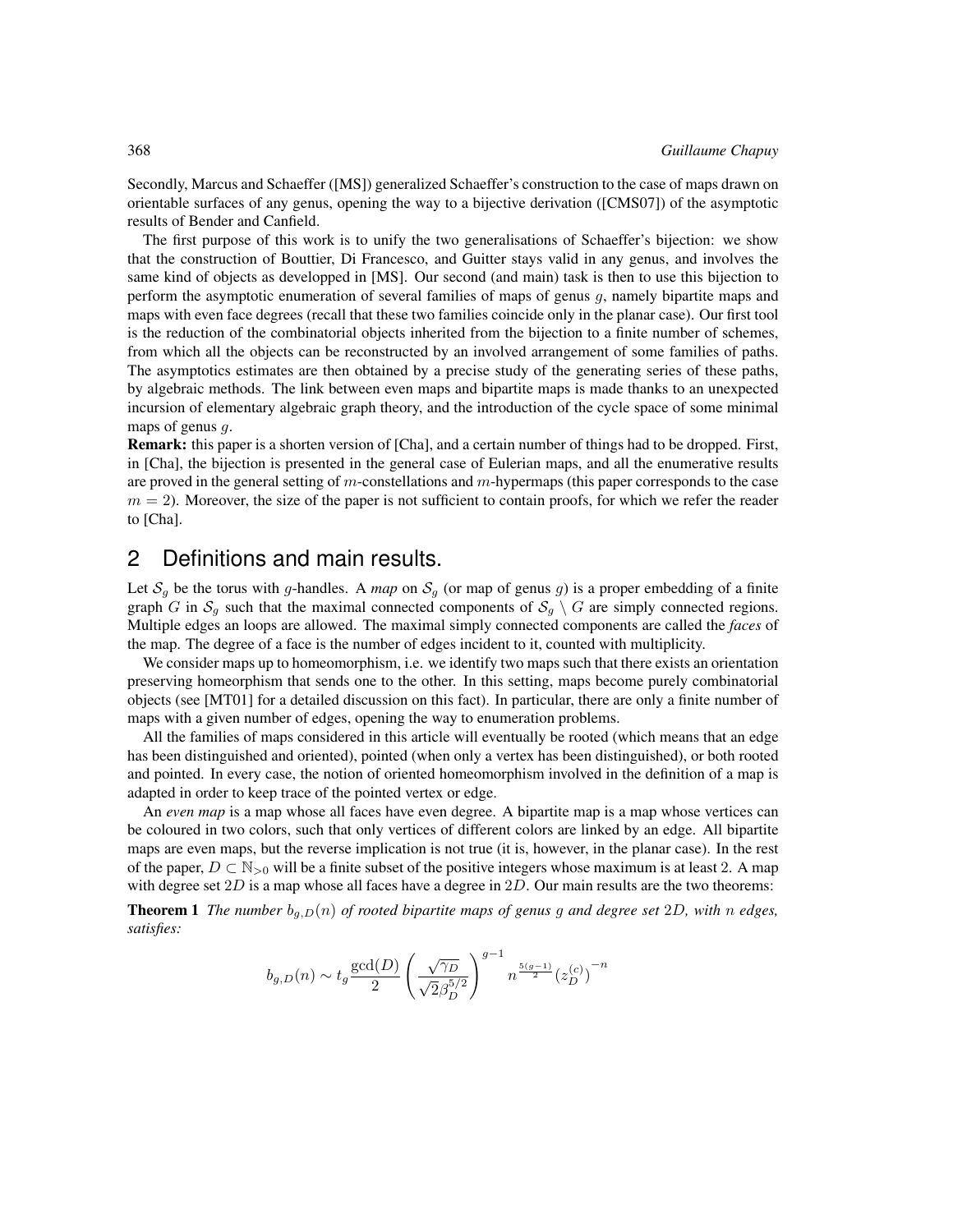when  $n$  tends to infinity along multiples of  $\gcd(D)$ , and where the constants  $\beta_D, \gamma_D$  and  $z_D^{(c)}$  are defined

$$
by: \quad \beta_D = \sum_{k \in D} k \binom{k-1}{k} [t_D^{(c)}]^k, \quad \gamma_D = \sum_{k \in D} k(k-1) \binom{2k-1}{k} [t_D^{(c)}]^k, \quad z_D^{(c)} = \frac{t_D^{(c)}}{\beta_D}
$$

where  $t_D^{(c)}$  is the smallest positive root of:  $\,\sum\,$ k∈D  $(k-1)\binom{2k-1}{k}$  $\left([t_D^{(c)}]^k=1\right)$ , and the constant  $t_g$  is defined in [BC86].

$$
u \, [D\text{COO}]
$$

**Theorem 2** The number  $c_{g,D}(n)$  of rooted maps of genus g and degree set 2D, with n edges, satisfies:

$$
c_{g,D}(n) \sim 2^{2g} b_{g,D}(n)
$$

when n tends to infinity along multiples of  $gcd(D)$ .

Observe that the second theorem says that large even maps of fixed degree set are bipartite with probability  $4^{-g} + o(1)$ . This was, to our knowledge, only known in the case of quadrangulations (see [Ben91] and references therein). Putting Theorems 1 and 2 together gives an asymptotic formula for the number of maps with degree set  $2D$ , which Gao already proved when D is a singleton, and conjectured for general D in the paper [Gao93]. All the other cases were, as far as we know, unknown.

## 3 Bijective decompositions.

#### 3.1 The Bouttier, Di Francesco and Guitter construction.

We describe the Bouttier, Di Francesco and Guitter bijection on  $S_q$ , by unifying it with the construction of [MS]. All constructions are similar to the planar case. The key point is to replace the notion of tree by the one of map with one face (as it was already the case in [MS]).

Given a rooted and pointed map  $m$  on  $S_g$ , we procede to the following construction. First, we label each



Figure 1: The Bouttier-Di Francesco-Guitter construction.

vertex of m by the minimum number of edges needed to reach it from the pointed vertex. Observe that if two vertices are connected by an edge, then by the triangle inequality, their label differ at most by 1. Then, we add a new vertex inside each face  $F$  of m, and for every edge e adjacent to  $F$ , we procede to the

,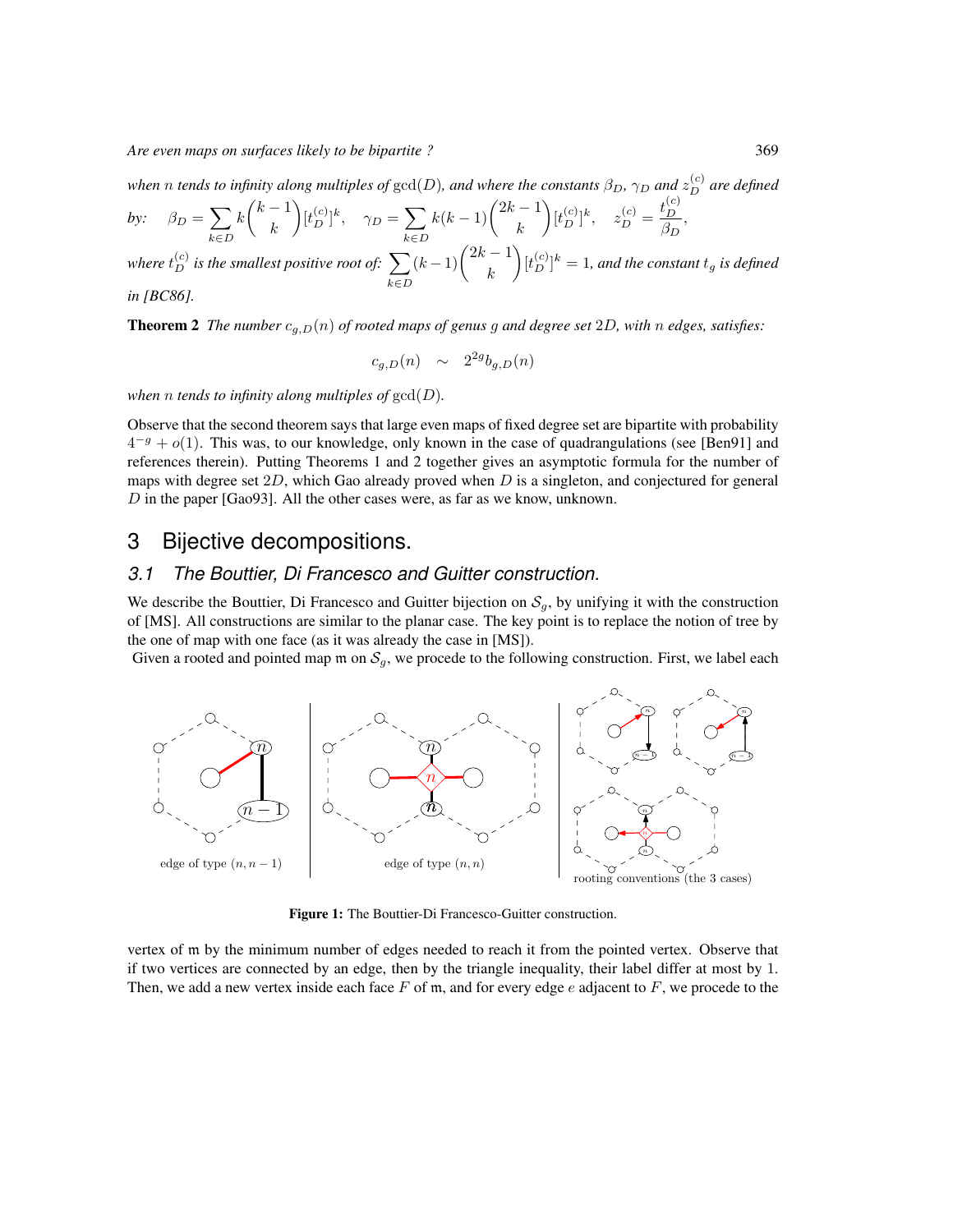following construction (see Figure 1): if the label decreases by 1 along  $e$  when turning clockwise around  $F$ , we add a new edge between the central vertex of  $F$  and the extremity of  $e$  of maximum label. Else, if the label is constant along e, we add a new edge that links the central vertices of the two faces separated by e. Moreover, we equip this edge with a flag, that remembers the label of the extremities of  $e$ . In the third case (if the label increases along  $e$ ) we do nothing.

Once we have applied the construction above to all faces and edges, we remove all the original edges of m, and we also remove the pointed vertex. We let  $\bar{m}$  be the map obtained at this step. We use the root of m to define in a unique way a root in  $\bar{m}$ , with the convention of Figure 1. We have:

**Lemma 1**  $\bar{m}$  is a connected map on  $S_q$ , which has only one face.

We now define what a mobile is (again, this is a copy of the planar case).

Definition 1 A g-mobile is a map of genus g, with one face, and with two types of vertices: labelled ones, which carry integer labels, and unlabelled ones, such that:

i. each edge is adjacent to at least one unlabelled vertex. Edges linking two unlabelled vertices carry an additional flag, which is itself labelled by an integer.

ii. around each unlabelled vertex, consider the sequence of its ajacent vertices and flags, read in counterclockwise order. Then a labelled vertex of label n is followed by a label  $\geq n-1$  (vertex or flag), whereas a flag of label n is followed by a label  $\geq n$  (vertex or flag).

iii. the label carried by the root edge (flag or vertex) equals 0.

In a mobile, the effective degree of an unlabelled vertex adjacent to f flagged edges and l labelled vertices is by definition the quantity  $f + 2l$ . A mobile with degree set 2D is a mobile in which all unlabelled vertices have an effective degree which belongs to 2D.

Observe that in the definition above, we do not ask the labels to be positive: they are elements of  $\mathbb{Z}$ . We let  $Mob(m)$  be the map obtained from  $\overline{m}$  by translating all its labels by the same integer in order that it satifies condition iii. Then we have:

**Proposition 1** The application Mob is a bijection between the set of rooted and pointed maps with  $n$ edges and genus g, and the set of g-mobiles with n edges. This application induces a correspondance between the faces of  $m$  and the unlabelled vertices of  $Mob(m)$  which sends the degree to the effective degree.

Remark a: Observe that an even map is bipartite if and only if the labels by the distance of any two adjacent vertices differ by  $\pm 1$  (to see that, observe that a map is bipartite if and only if the distance from the pointed vertex, taken modulo 2, realizes a bipartite coloration). Hence, an even map m is bipartite if and only  $Mob(\mathfrak{m})$  has no flagged edge: this will be of great importance in this paper.

Remark b: Only the proof that the construction is well-defined, and gives indeed a mobile, is different from the planar case (see [Cha]). After that, to prove that  $Mob$  is a bijection, one can copy the proof of [BDFG04].

#### 3.2 The superchains of a mobile.

We follow the technique introduced in [CMS07], that enables to reduce the mobiles to a finite number of objects. Let us start with a mobile t. We erase recursively all the vertices of t of degree 1, until there are no more such vertices left. We are left with a map whose all vertices have degree at least 2. In that map, the vertices of degree 2 are organised into maximal chains, connected together at vertices of degree at least 3. We call these chains the *superchains* of t. The vertices of degree  $\geq$  3 that are at the extremities of the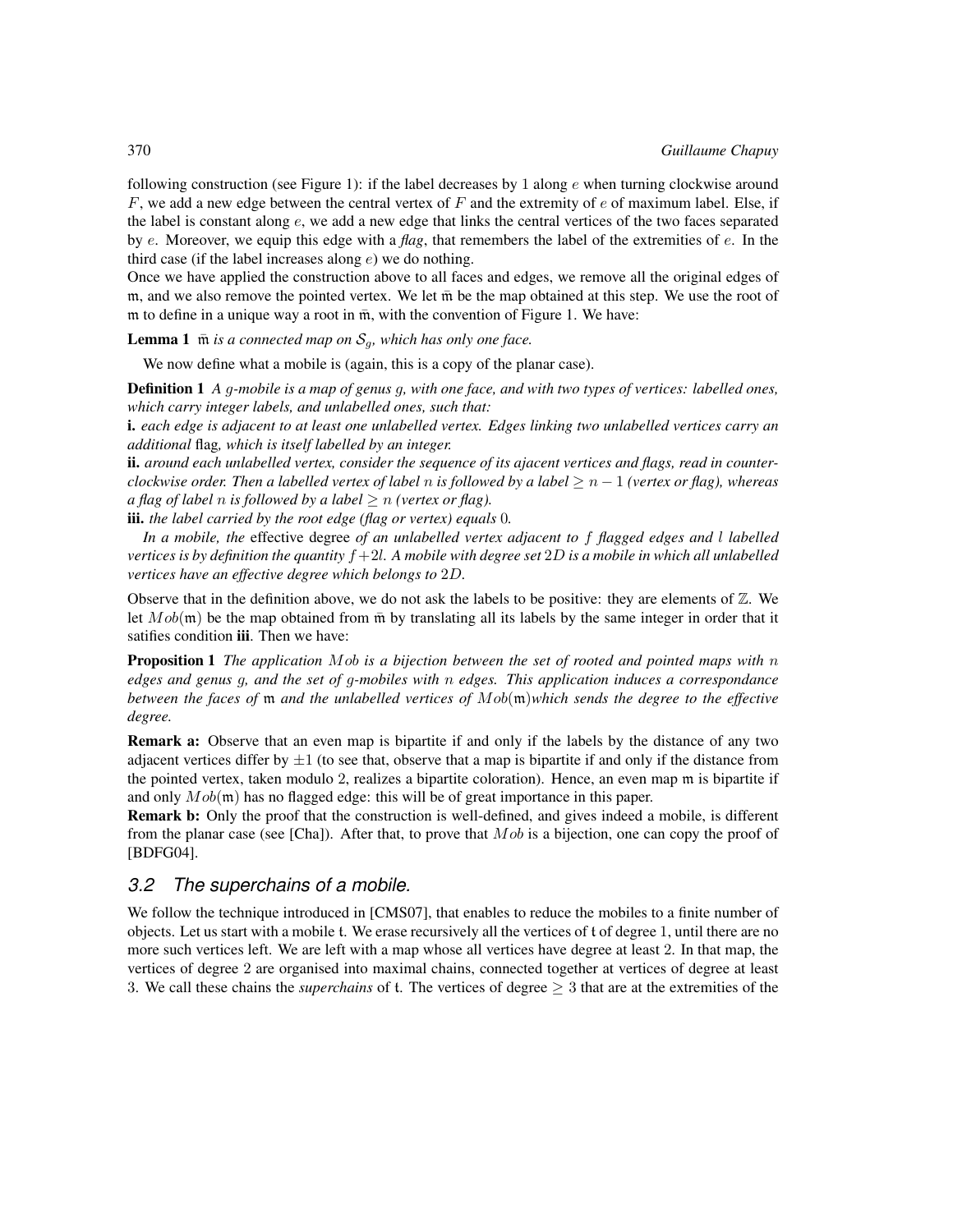

**Figure 2:** (a) a mobile of genus 1; (b) the superchains are obtained by erasing recursively all the vertices of degree 1; (c) replacing superchains by edges gives the scheme of the mobile. Each node is decorated by the elementary star of which it was the center in the original mobile. Labels do not appear on this picture, to keep things legible: unlabelled vertex are drawn in grey, and labelled ones in white.

superchains are the *nodes* of t: they can be labelled or unlabelled. This step is illustrated on Figure 2 (b). We now need a simple observation: in a sequence of an even number of elements of  $\{-1, 0, 1\}$  that sum to 0, there has to be an even number of 0's. Consequently, if  $m$  is an even map, the unlabelled vertices of its mobile  $Mob(m)$  are all linked to an even number of flagged edges. This implies that all the flagged edges of of  $Mob(\mathfrak{m})$  lie on the superchains (and not in the planar parts that are recursively removed in the construction above ; otherwise, one of the trees forming these removed parts should contain either an infinite sequence of distinct flagged edges, or a cycle, which is impossible). One can go further and observe the following:

#### Lemma 2 The superchains of t can be of two types:

. superchains that contain no flagged edges (which we call superchains of type 0)

. superchains that contain only flagged edges (which we call superchains of type 1).

We now explain how to decompose superchains into elementary bricks. An *elementary star* is a star formed by a central unlabelled vertex, joined to a certain number of labelled vertices and flags, that satisfy condition ii of Definition 1 (see Figure 3). We consider elementary stars up to translation of the labels. We now define what will be the building blocks of the superchains:

**Definition 2** A cell of type 0 is an elementary star which carries two distinguished labelled vertices (the in one and the out one), and has no flagged edge.

A cell of type 1 is an elementary star which carries exactly two flagged edges, one of them being distinguished as the in one and the other as the out one.

The increment of the cell is the difference between the labels of its out and in vertices or flags.



Figure 3: An elementary star, and two cells type 0 and 1, and increment  $-3$  and  $-1$ .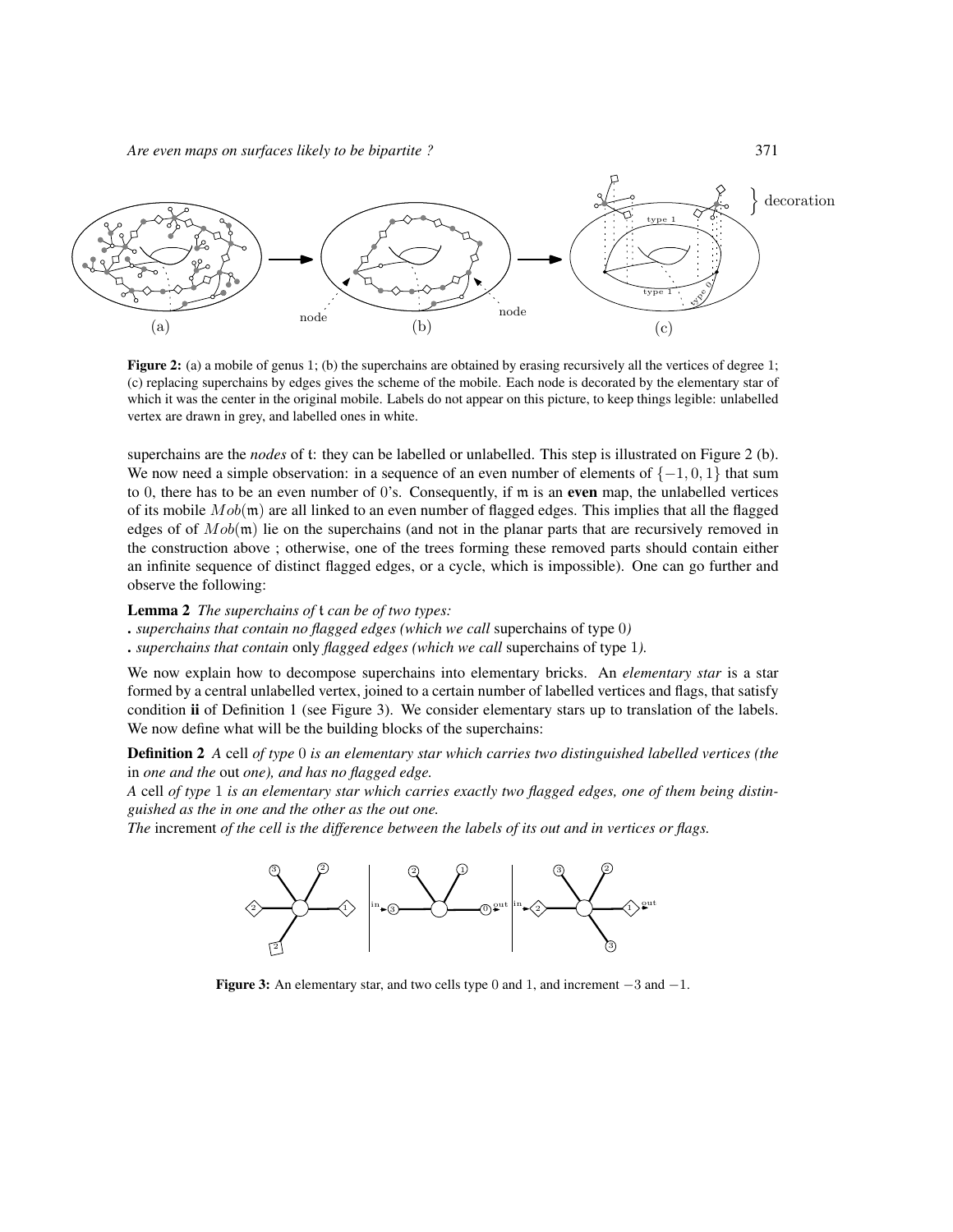Let us fix a superchain c. In the original mobile t (before we started deleting things), each unlabelled vertex lying on c was at the center of an elementary star. We now re-draw all these stars around the unlabelled vertices of c, as in Figure 4. If the extremities of c are unlabelled vertices, we say that the associated stars are *nodal stars* of t; observe that a nodal star necessarily belongs to several superchains. Between the nodal stars, the superchain reduces to a sequence of cells of the same type (as in Figure 4). The in (resp. out) vertex or flag of a superchain is the in (resp. out) vertex or flag of its first cell (resp. last cell). Observe that that definition depends on a choice of an orientation of c, which will be precised later. The increment of a superchain is the difference  $l_{out} - l_{in}$  of the labels of its in and out vertices or flags. All those definitions are illustrated on Figure 4.



Figure 4: A typical superchain of type 1.

We now explain what happens at the nodes of t. It can happen that  $k \geq 3$  superchains meet together at a labelled vertex: in this case, they are all of type 0. The other case is that they meet at an unlabelled vertex, or, speaking in terms of stars, at a nodal star  $\nu$ . Each flagged edge of  $\nu$  is attached to the in (or out) flag of a superchain of type 1. Moreover, since we started with an even map, the number of such flagged edges has to be even. This implies a very important fact: the number of superchains of type 1 meeting at a given nodal star is always even. Here, superchains are counted with multiplicity, i.e. a superchain which is adjacent twice to the same nodal star is counted twice.

#### 3.3 Schemes and their typing space.

**Definition 3** A scheme of genus g is a rooted map of genus g, which has only one face, and whose all *vertices have degree*  $\geq 3$ .

The typing space of a scheme is the set of applications  $\tau : \{ edges \space of \space s \} \rightarrow \{0, 1\}$ , that satisfy the Kirchoff law around each vertex  $v: \sum_{e\sim v}\tau(e)=0\mod 2$ , where the sum is taken over all edges adjacent to  $v$ , with multiplicities.

A typed scheme a pair  $(\mathfrak{s}, \tau)$  formed by a scheme and an element of its typing space.

Observe that the typing space is a  $\mathbb{Z}_2$  vector space. Actually, it coincides with the cycle space of  $\mathfrak s$  in the classical sense of algebraic graph theory. Now it is classical (and easy to see by induction) that the dimension of the cycle space of a connected graph equals its number of edges minus its number of vertices, plus 1. Since s has one face, Euler characteristic formula precisely says that:

**Proposition 2** The dimension of the typing space of a scheme of genus g is 2g.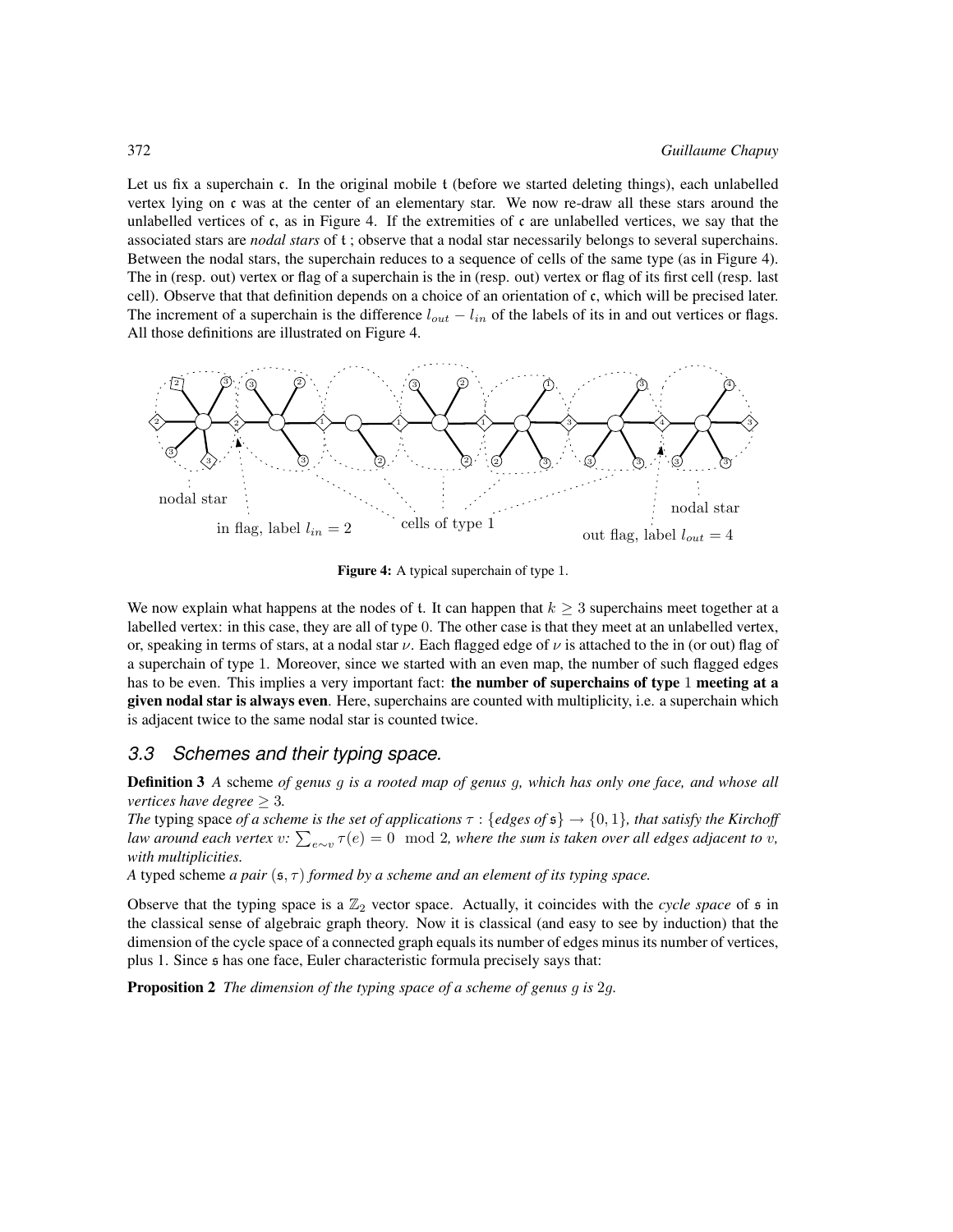Let  $(s, \tau)$  be a typed scheme. We say that  $(s, \tau)$  is *decorated* if each vertex v of s is associated with an elementary star  $F_v$ , and a "gluing" application that maps the half-edges of  $\frak s$  adjacent to  $v$  to the labelled vertices and flags of  $F_v$ ; this application must respect the clockwise order, and associate only edges of type 1 with flags, and edges of type 0 with labelled vertices. In few words, a scheme is decorated once we have chosen some elementary stars to put on its vertices, in a way which is compatible with the typing (see Figure 2(c)). By convention, if only edges of type 0 meet at a vertex, we allow a single labelled vertex ◦ as a possible nodal star.

We now build the decorated scheme of t. We first replace each superchain by an edge: by construction, we obtain a scheme  $\epsilon$ , which we call the scheme of t (we choose the root of  $\epsilon$  to be the edge corresponding to the superchain that was carrying the original root of t on its right). This is illustrated in Figure 2(c). The typed scheme of t is the pair  $(s, \tau)$  where  $\tau$  is the application that maps each edge to the type of the corresponding superchain (which is a valid element of the typing space, from the remarks above). Finally, the decorated scheme of t is the triple  $(\mathfrak{s}, \tau, F)$ , where for each vertex v of  $\mathfrak{s}$ ,  $F_v$  is the nodal star corresponding to v in t; if v corresponds to a labelled vertex in t, we just put  $F_v = \circ$  (we are quite unprecise here: our notation should keep track of the gluing application, which is implicit there, to keep things lighter).

We assume that for each decorated scheme, and for each vertex  $v$ , the star  $F<sub>v</sub>$  carries an arbitrary labelled vertex or flag, fixed once and for all, which we call the *canonical element* of v. If  $(\mathfrak{s}, \tau, F)$  is the decorated scheme of t, we let  $l_v$  be the label in t of the canonical element of v. We now normalize the  $l_v$ 's, so that they form an integer interval of the form  $[0, M]$ : precisely, we let  $M + 1$  be the number of different  $l_v$ 's, and  $\lambda$  be the unique increasing surjective application from  $\{l_v, v \in \mathfrak{s}\}\$  to  $[0, M]$ . We say that the quadruple  $(s, \tau, F, \lambda)$  is the full scheme of t. To sum up, the full scheme of t contains four informations: the combinatorial arrangement of superchains, given by  $\epsilon$ ; the types of the superchains, given by  $\tau$ ; the nodal stars that lie at the intersection of the superchains, given by  $F$ ; the relative order of the labels in  $t$ of the canonical elements, given by  $\lambda$ . One can prove that for fixed g and D the number of distinct full schemes is finite.

### 4 Re-constructing all mobiles from the full schemes.

In what precedes, we identified what are the building blocks of a mobile. We now compute the corresponding generating series.

#### 4.1 Some generating series.

Observe that elementary stars are in bijection with circular Motzkin walks (i.e. walks on a cycle with steps in  $\{-1, 0, 1\}$ ). Flagged edges correspond to steps 0, and labelled vertices to steps  $-1$ . Since all the objects we are interested in are related to those elementary stars, and since, once they are rooted somewhere, Motzkin walks are roughly speaking counted by binomial numbers, this will enable us to perform the exact computation of the generating series we are looking for.

First, we let  $T_D = T_D(z)$  be the generating series of planar mobiles of degree set 2D by the number of edges. One easily sees by decomposing a mobile at its root star that:  $T_D = 1 + \sum$ k∈D  $\sqrt{2k-1}$ k  $(xT_D)^k$ .

We let  $P_D(X, t)$  be the generating polynomial of elementary cells of type 0, where t counts the number of labelled vertices, and  $X$  counts the increment. The subscript  $D$  stresses that we allow only stars with effective degree in 2D.  $P_D$  is therefore a polynomial in t and a Laurent polynomial in X, which is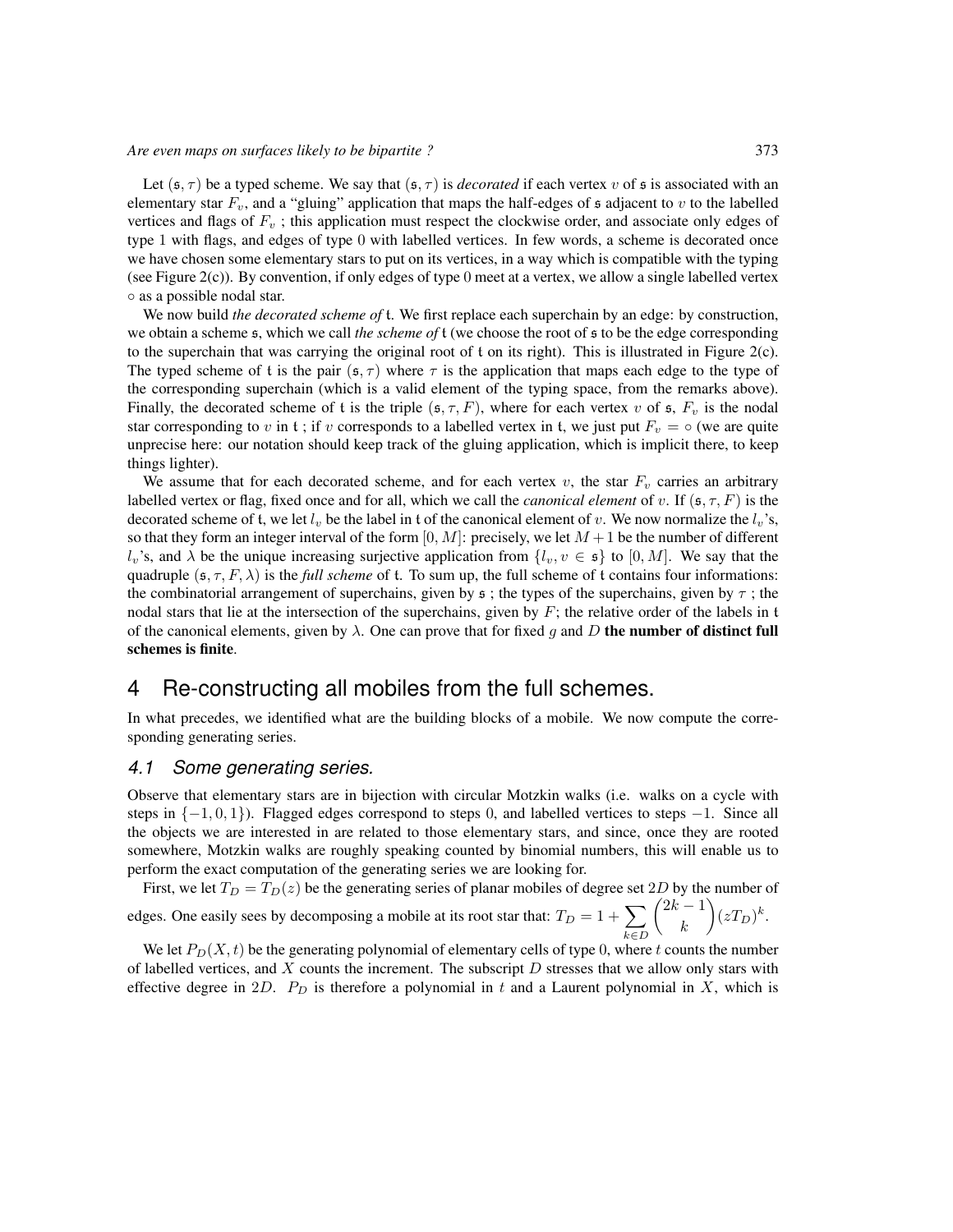symmetric under the exchange  $X \leftrightarrow X^{-1}$ . We let  $S_D(X, t)$  be the generating series of sequences of cells of type 0 by the total number of labelled vertices (counted with multiplicity) and the total increment;  $S_D$ is a formal power series in t with coefficients that are Laurent polynomials in X. We have by classical<br>symbolic combinatorics:  $S_D(X,t) = \frac{1}{1 - P_D(X,t)}$ . The kernel is the polynomial  $1 - P_D(X,t)$ . As a Laurent polynomial in X, it has 2r roots, where  $r = \max(D) - 1$ . r of these roots, say  $\alpha_1(t), \dots \alpha_r(t)$ , are finite at  $t = 0$ . By symmetry, the other r roots are then  $\alpha_1^{-1}, \dots \alpha_r^{-1}$ . One of the finite roots, say  $\alpha_1(t)$ , is a positive increasing function for  $t \in [0, t_D^{(c)}]$ ; on this interval  $\alpha_1$  dominates in modulus all the other  $\alpha_i$ 's. Moreover, one has  $\alpha_1(t_D^{(c)}) = 1$ . We say that  $\alpha_1$  is the *principal branch*.

The generating series  $M_{D,l}(t) = [X^l]S(X,t)$  of sequences of cells of type 0 of total increment l is easily obtained by a partial fraction expansion of  $S_D$ . We obtain:

**Lemma 3** Let 
$$
C_i(t) = \left[ t^{2r} \prod_j (1 - \frac{1}{\alpha_i \alpha_j}) \prod_{j \neq i} (\alpha_i - \alpha_j) \right]^{-1}
$$
. Then  $M_{D,l}(t) = \sum_{i=1}^r C_i(t) \alpha_i(t)^{|l|}$ .

The substitution  $t \leftarrow zT_D(z)$  corresponds to attaching a (eventually trivial) planar mobile to each labelled vertex of the sequence of cells. Hence, the series  $H_{D,l}^0(z) := M_{D,l}(zT_D(z))$  is the generating series of sequences of cells of type  $0$ , of total increment  $l$ , carrying planar mobiles attached on their labelled vertices, by the total number of edges. We let  $H_{D,l}^1(z)$  be the corresponding quantity for type 1:  $H_{D,l}^1(z)$ is the generating series of sequences of cells of type 1 and total increment  $l$ , where planar mobiles are attached on the labelled vertices, by the total number of edges. One can prove, thanks to the close relation between the Motzkin walks corresponding to cells of type 0 and 1:

**Lemma 4** We have:  $H_{D,l}^1(z) = T_D(z)H_{D,l}^0(z)$ 

#### 4.2 Re-constructing mobiles.

Let us fix a full scheme  $\mathfrak{f} = (\mathfrak{s}, \tau, F, \lambda)$ . We say that an integer vector  $(l_v)_{v \in \mathfrak{s}}$  is compatible with  $\lambda$  if normalizing it to an integer interval as we did above yields the vector  $\lambda$ . If we consider these vectors up to translation, then all the vectors  $(l_v)$  compatible with  $\lambda$  are of the form:

$$
l_v = \sum_{i=1}^{\lambda(v)} \delta_i
$$
 for some  $\delta \in (\mathbb{N}_{>0})^M$ .

Assume that such a labelling has been fixed. To reconstruct a mobile, we have to do the inverse of what precedes, and substitute a sequence of cells of the good type along each edge of  $\epsilon$ . Observe that, for each edge e, the increment  $\Delta(e)$  of the superchain to be substituted to e is fixed by the choice of  $(l_v)$ . Precisely, if  $e_+$  and  $e_-$  are the extremities of e, with the convention  $\lambda(e_+) \geq \lambda(e_-)$ , then we have  $\Delta(e) = l_{e_{+}} - l_{e_{-}} + a_F(e)$ , where  $a_F(e)$  is a correction term that does not depends on the  $l_v$ 's, and that accounts for the fact that superchains do not necessarily begin and end at the canonical vertices. Putting it in terms of the  $\delta_i$ 's, we can write:  $\Delta(e) = a_F(e) + \delta_{e-1} + \ldots + \delta_{e+} = a_F(e) + \sum_i A_{e,j} \delta_j$  where for each edge e and  $j \in [1, M]$  we put  $A_{e,j} = \mathbb{1}_{e \leq j \leq e_+}$ .

If we denote by  $e_F$  (resp.  $v_F$ ) the total number of edges (resp. labelled vertices) appearing in the decoration  $F$ , we have to compute the following sum: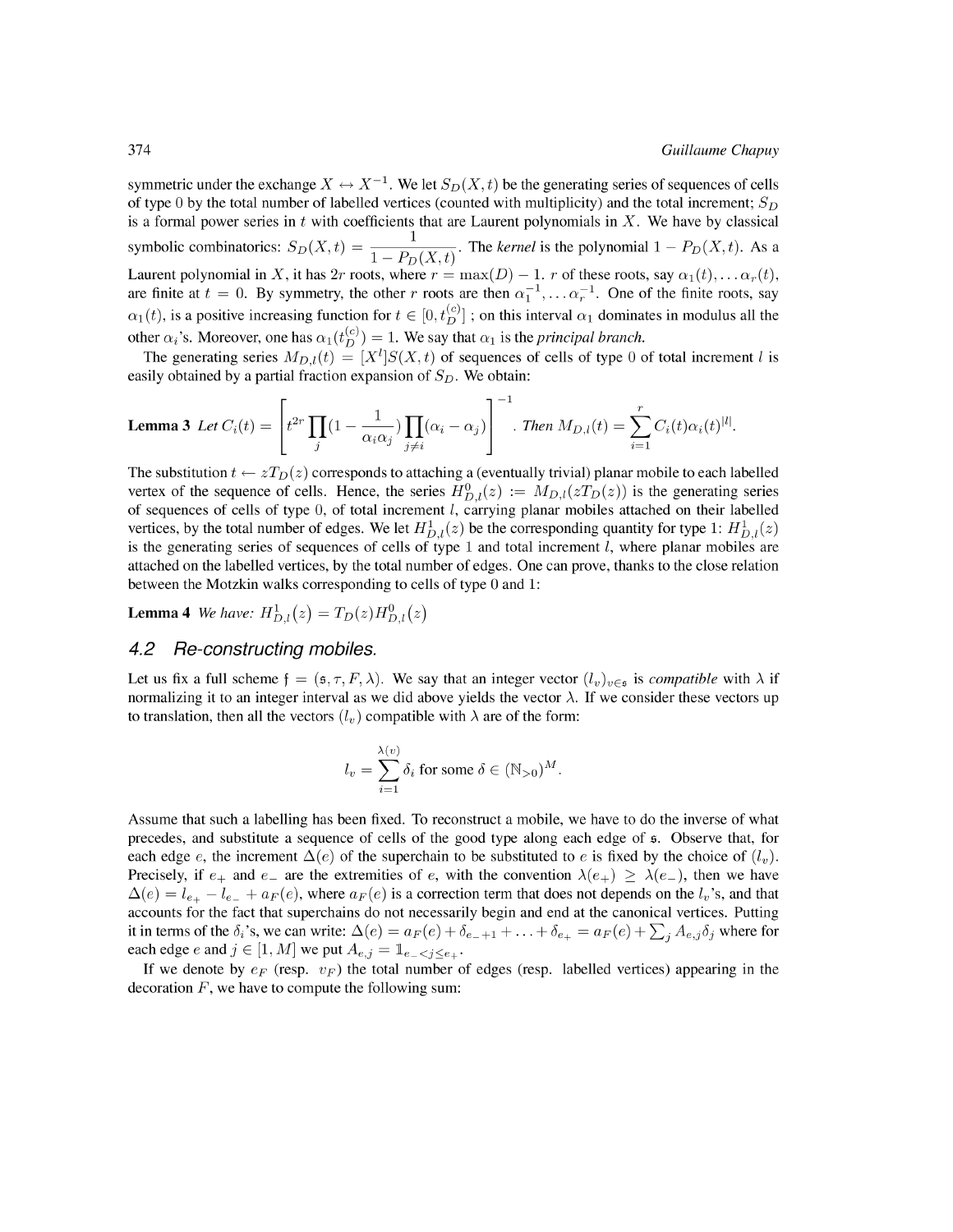$$
R_{\mathfrak{f}}(z) := z^{e_F}(T_D)^{v_F} \sum_{(l_v) \text{compatible } e:\tau(e)=0} H_{D,\Delta(e)}^0(z) \prod_{e:\tau(e)=1} H_{D,\Delta(e)}^1(z)
$$
  

$$
= z^{e_F}(T_D)^{v_F} T_D^{\text{#edges of type 1}} \sum_{\delta_1,\ldots,\delta_M>0} \prod_{e} \sum_{i=1}^r C_i \alpha_i^{|a_F(e)+\delta_{e_-+1}+\ldots+\delta_{e_+}|}
$$
(1)

where we noted  $T_D$ ,  $\alpha_i$  and  $C_i$  for  $T_D(z)$ ,  $\alpha_i(zT_D(z))$  and  $C_i(zT_D(z))$ , respectively. Observe that  $R_f$  is not precisely the generating series of mobiles of scheme f, because we have not yet chosen a root in our mobile. It is possible to distinguish an arbitrary edge by a derivation of the series: one obtains a rooted mobile, whose scheme is equal to  $\mathfrak s$  as an unrooted map, but may have a different rooting. Precisely, if  $|\mathfrak s|$ denotes the number of edges of  $\epsilon$ , each rooted mobile of scheme  $\epsilon$  can be obtained in  $|\epsilon|$  different ways as above, which leads to:

**Lemma 5** Let  $R_D(z)$  be the series of all rooted mobiles of genus g and degree set 2D, and  $R_D^{bip}(z)$  the series of such mobiles that carry no flagged edges. We have:

$$
R_D(z) = \frac{z d}{dz} \sum_{(\mathfrak{s}, \lambda, \tau, F)} \frac{1}{|\mathfrak{s}|} R_{(\mathfrak{s}, \lambda, \tau, F)}(z)
$$
, where the sum is taken over all the full schemes of genus g.  
Moreover:  $R_D^{bip}(z) = \frac{z d}{dz} \sum_{|\mathfrak{s}|} \frac{1}{R_{(\mathfrak{s}, \lambda, \vec{0}, F)}(z)$ , where the sum is restricted to the full schemes

dz  $\sum_{(\mathfrak{s},\lambda,\vec{0},F)} |\mathfrak{s}|$  $R_{(\mathfrak{s},\lambda,\vec{0},F)}(z)$  , where the sum is restricted to the full schemes of

genus g whose typing associates 0 to all edges.

It is therefore sufficient to compute the  $R_f$ 's. Now, observe that when the  $\delta_i$ 's are large enough (say  $\geq$ some number  $K$ ), we can remove the absolute value in the exponent in Equation 1. Hence there exists a polynomial p in the  $\alpha_i$ 's (that depends on the full scheme f and on K) such that:

$$
R_{\mathfrak{f}}(z) = z^{e_F}(T_D)^{v_F} T_D^{\# edges \text{ of type 1}} \sum_{\delta_1, \dots, \delta_M > 0} \sum_{i \in [1, r]^{edges}} \prod_{e} C_{i_e} \alpha_{i_e}^{|a_F(e) + \sum_j A_{e,j} \delta_j|}
$$
  
\n
$$
= z^{e_F}(T_D)^{v_F} T_D^{\# edges \text{ of type 1}} \sum_{i \in [1, r]^{edges}} \prod_{e} C_{i_e} \left( \mathfrak{p}(\alpha_1, \dots, \alpha_r) + \sum_{\delta_1, \dots, \delta_M > K} \prod_{e} \alpha_{i_e}^{a_F(e) + \sum_j A_{e,j} \delta_j} \right)
$$
  
\n
$$
= z^{e_F}(T_D)^{v_F} T_D^{\# edges \text{ of type 1}} \sum_{i \in [1, r]^{edges}} \prod_{e} C_{i_e} \left( \mathfrak{p}(\alpha_1, \dots, \alpha_r) + \prod_{e} \alpha_{i_e}^{a_F(e)} \prod_{j=1}^M \frac{\left( \prod_e \alpha_{i_e}^{A_{e,j}} \right)^K}{1 - \prod_e \alpha_{i_e}^{A_{e,j}}} \right) (2)
$$

where passing from the second to the third line is only a geometric summation. We now look for the radius of convergence and singular behaviour of the series  $R_f$ . First, we are in a *critical situation*: the radius of convergence  $t_D^{(c)}$  of the  $\alpha_i$ 's is exactly the value of the series  $zT_D(z)$  at its radius of convergence  $z_D^{(c)}$ . Hence the combinatorial exponents of the series, which are both of the half-integer type, will combine and give birth to combinatorial exponents that are multiples of  $1/4$ . Moreover, this critical point  $z_D^{(c)}$  is also the first point where the principal branch  $\alpha_1$  reaches the value 1, hence the first point where the denominator of the last equation can cancel. The next lemma can be proved thanks to a study of the derivatives of the kernel at the critical point (that can be computed combinatorially as the generating functions of certains Motzkin walks with distinguished steps). We let  $\delta z = 1 - z/z_D^{(c)}$ .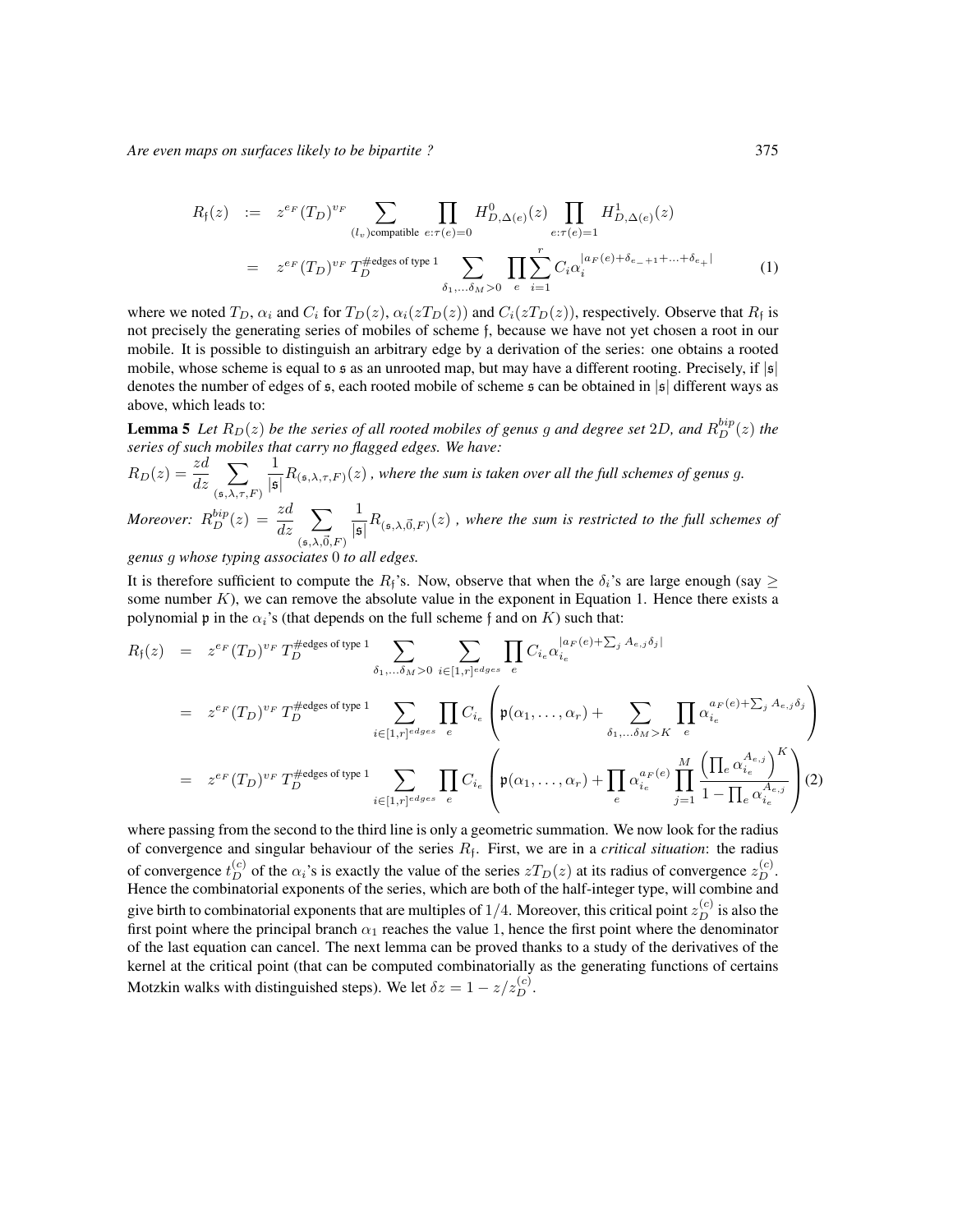376 Guillaume Chapuy

**Lemma 6** When z tends to  $z_D^{(c)}$  we have :

$$
\alpha_1(zT_D(z)) = 1 - \frac{2^{3/4}3^{1/2}\beta_D^{1/4}}{\gamma_D^{1/4}} \delta z^{1/4} + O(\delta z^{1/2}) \text{ and } C_1(zT_D(z)) = \frac{\sqrt{3}}{2^{3/4}\gamma_D^{3/4}\beta_D^{1/4}} \delta z^{-1/4} + O(1).
$$

There is a last phenomenon that could induce a singularity for  $R_f$ : the fact that two (or more) of the  $\alpha_i$ 's collapse (if the kernel has a multiple root). First, one can show that this does not happen for  $z < z_D^{(c)}$ : this would imply a growth constant for the coefficients bigger that  $1/z_D^{(c)}$ , which is easily contradicted combinatorially. Second, if it happens at  $z_D^{(c)}$ , it induces a divergence of the series  $C_i$ , but due to the symmetry of the expression of  $R_f$ , this divergence compensates between conjugated roots. Precisely, one can show that Equation 2 is dominated by the term corresponding to  $i_e = 1$  for all e. This leads to the singular expansion of  $R_f$  at its radius of convergence:

$$
R_{\mathfrak{f}}(z) = c_{\mathfrak{s},\lambda} \cdot [z_D^{(c)}]^{e_F} [T_D^{(c)}]^{v_F + \# \text{edges of type 1}} \cdot \frac{3^{\frac{|\mathfrak{s}| - M}{2}} \gamma^{\frac{M - 3|\mathfrak{s}|}{4}}}{2^{\frac{3(|\mathfrak{s}| + M)}{4}} \beta^{\frac{|\mathfrak{s}| + M}{4}} \cdot \delta z^{-\frac{|\mathfrak{s}| + M}{4}} + O(\delta z^{-\frac{|\mathfrak{s}| + M}{4} + \frac{1}{4}})
$$
(3)

where the constant  $c_{\mathfrak{s},\lambda} := \left(\prod_j \sum_e A_{e,j}\right)^{-1}$  depends only on  $\mathfrak{s}$  and  $\lambda$ , and where  $T_D^{(c)} = T_D(z_D^{(c)})$ . In particular, the contribution to  $R_D$  is dominated by the full schemes that maximises the quantity  $|s| + M$ . Euler characteristic formula enables to show:

**Lemma** 7 The maximum value of  $|s| + M$  is 10g − 6. It is achieved when the scheme  $\frac{1}{2}$  has  $4q - 2$  vertices of degree 3, and 6g – 3 edges, and when the application  $\lambda$  is injective. Such a pair (s,  $\lambda$ ) is called a dominant pair, and the finite set of dominant pairs of genus g is denoted  $P<sub>g</sub>$ .

At this point, we have determined the growth constant and the combinatorial exponent of mobiles of degree set 2D. We now investigate the multiplicative factors induced by the decorations.

#### 4.3 The multiplicative contributions of decorations.

Observe that Equation 3 has a remarquable multiplicative form: the contributions of the pair  $(s, \lambda)$ , the typing  $\tau$ , and the decoration F are clearly separated. In particular, we will be able to perform a summation on  $F$ .

Let us fix a triple  $(s, \tau, \lambda)$  such that  $(s, \lambda)$  is dominant. Observe that the vertices of s can be of two types: vertices that are adjacent to three edges of type 0, and vertices that are adjacent to two edges of type 1 and one of type 0. Vertices of the first type can be decorated either by a single vertex  $\circ$ , either by an elementary star with 3 marked labelled vertices and no flags. The corresponding generating series is:

$$
1 + \frac{1}{2} \sum_{k \in D} (k - 2)(k - 1) \binom{2k - 1}{k} [z_D^{(c)} T_D^{(c)}]^k = \frac{\gamma_D}{2}.
$$

The analoguous quantity for vertices of the second type can be computed as well:

$$
\frac{1}{2} \sum_{k \in D} k(k-1) \binom{2k-1}{k} z_D^{(c)} \frac{k T^{(c)} - 1}{T_D^{(c)}} = \frac{1}{T_D^{(c)}} \frac{\gamma_D}{2}.
$$

Consequently, we have: F  $[z_D(c)]^{e_F} [T_D^{(c)}]^{v_F} = \left(\frac{\gamma_D}{2}\right)$ 2  $\bigwedge^{n_0} \left( \begin{array}{c} 1 \end{array} \right)$  $T_D^{(c)}$  $\gamma_D$ 2  $\setminus^{n_1}$ =  $\begin{pmatrix} 1 \end{pmatrix}$  $T_D^{(c)}$  $\int_{1}^{n_1}$   $(2)$ 2  $a_0+n_1$ ,

where the sum is taken over all the decorations F compatible with  $(\mathfrak{s}, \lambda, \tau)$ , and where  $n_0$  (resp.  $n_1$ )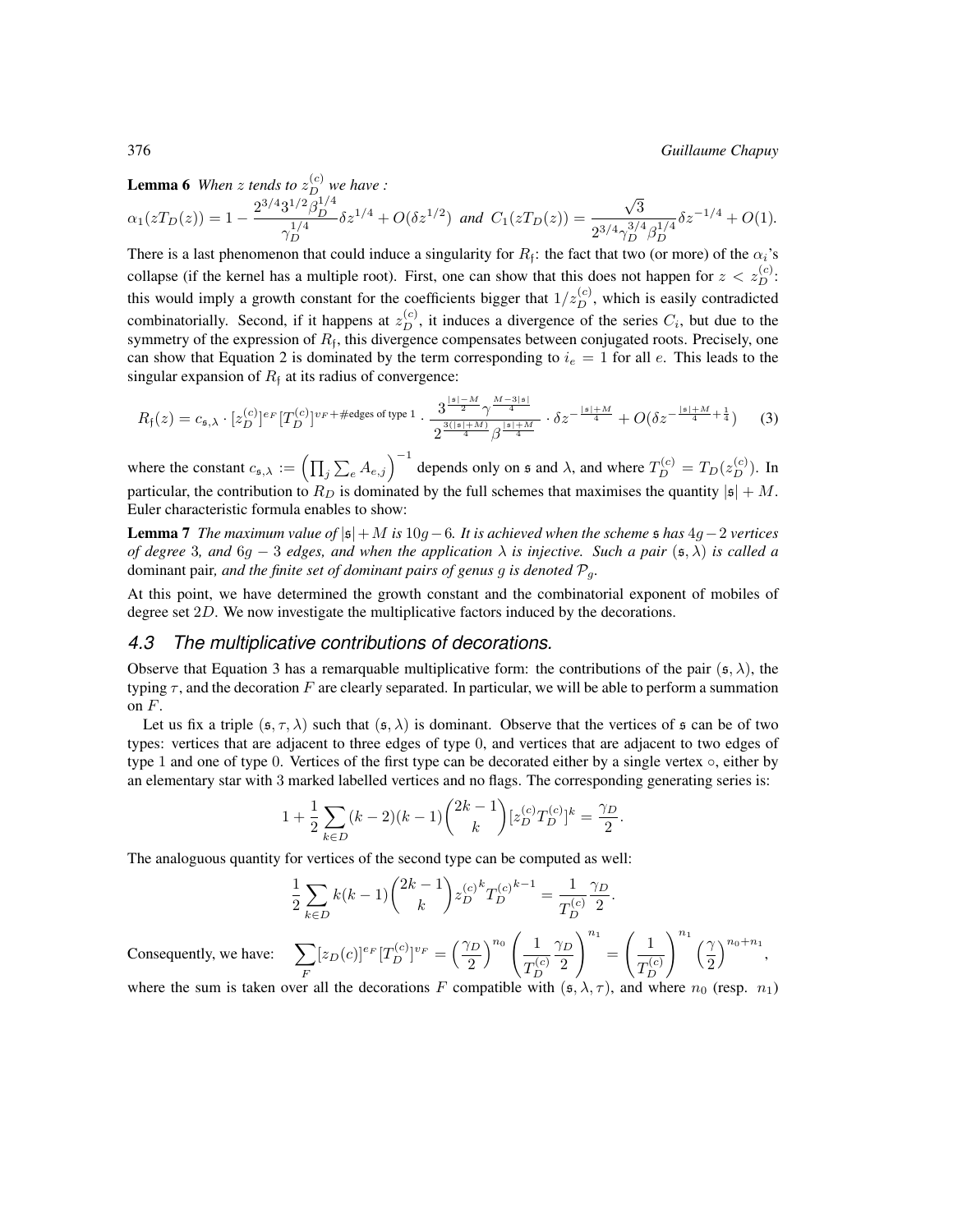denotes the number of vertices of the first (resp. second) type of  $(s, \tau)$ . Now, the number of vertices of the second type is clearly equal to the number of edges of type 1. Hence, the factor  $\left(\frac{1}{T_D^{(c)}}\right)$  $\Big)^{n_1}$  simplifies with the factor  $T_D^{(c)}$ #edges of type 1 in Equation 3. Precisely, if we set  $R_{\mathfrak{s},\lambda,\tau} = \sum_F R_{(\mathfrak{s},\tau,\lambda,F)}$ , then the first term in the asymptotic expansion of  $R_{\mathfrak{s},\lambda,\tau}$  does not depend of  $\tau$ . We obtain:

**Lemma 8** For each  $(\mathfrak{s}, \lambda) \in \mathcal{P}_g$ , and for each typing  $\tau$  of  $\mathfrak{s}$ , one has when  $z$  tends to  $z_D^{(c)}$ :

$$
R_{\mathfrak{s},\lambda,\tau}(z) = c_{\mathfrak{s},\lambda} \cdot 3^g 2^{\frac{13-23g}{2}} \gamma^{\frac{g-1}{2}} \beta^{\frac{3-5g}{2}} \cdot \delta z^{\frac{3-5g}{2}} + O(\delta z^{-\frac{3-5g}{2} + \frac{1}{4}})
$$

Now, from the expression of Equation 2,  $R_{s,\lambda,\tau}(z)$  is an algebraic series, and is therefore amenable to singularity analysis, in the classical sense of [FO90]. Observe that, for combinatorial reasons,  $R_{s,\lambda,\tau}(z)$ is in fact a power series in  $z^{\gcd(D)}$ . It can moreover be checked that the  $e^{j\frac{2\pi i}{\gcd(D)}}z_D^{(c)}$  are its only dominant singularities. Using Lemma 5, Proposition 1, and the classical transfer theorems of [FO90], it follows that the number  $b_{g,D}^{\bullet}(n)$  of *rooted and pointed* bipartite maps of genus g, degree set 2D, and n edges satifies, when *n* tends to infinity along multiples of  $gcd(D)$ :

$$
b_{g,D}^{\bullet}(n) \sim \frac{A_g \gcd(D)}{(6g-3)\Gamma(\frac{5g-3}{2})} 3^g 2^{\frac{13-23g}{2}} \gamma^{\frac{g-1}{2}} \beta^{\frac{3-5g}{2}} \cdot n^{\frac{5g-3}{2}} \cdot z_D^{(c)}^{-n}
$$

where  $A_g = \sum$  $(\mathfrak{s},\lambda){\in}\mathcal{P}_g$  $c_{\mathfrak{s},\lambda}$ . Moreover, since the expression of Lemma 8 does not depend on  $\tau$ , and since

from Proposition 2, each scheme has  $2^{2g}$  valid typings, it follows from Lemma 5 again that the number  $c_{g,D}^{\bullet}(n)$  of rooted and pointed maps of degree set 2D satisfies:  $c_{g,D}^{\bullet}(n) \sim 2^{2g} b_{g,D}^{\bullet}(n)$ .

### 4.4 Our last step: an "un-pointing lemma".

The last thing to do to prove Theorems 1 and 2 is to relate maps which are both rooted and pointed to maps which are only rooted. First, each rooted map with  $v$  vertices corresponds to exactly  $v$  distinct rooted and pointed maps. Second, observe that the vertices of a map correspond (except the root) to the labelled vertices of its mobile. Now, in a mobile, a small proportion of those vertices (actually  $O(n^{-1/2})$ ) is located on the superchains, whereas the rest is located on the "planar parts" which are attached to the superchains. These planar parts form a forest of rooted planar mobiles. According to the famous theorem of Drmota [Drm97] on the repartition of terminals in a context-free grammar, and due to the tree-like structure of mobiles, the number of labelled vertices in a forest of rooted planar mobiles has linear growth and is concentrated around its expectation when the number of edges tends to infinity. Precisely, we obtain that the ratio between the number of edges and the number of labelled vertices in a large forest of planar mobiles converges in probability to  $\beta_D$ , which leads to:

**Lemma 9** The numbers  $c_{g,D}(n)$  and  $c_{g,D}^{\bullet}(n)$  of rooted maps and rooted and pointed maps, with genus g, degree set 2D, and n edges are asymptotically related by:  $c_{g,D}^{\bullet}(n) \sim \frac{n}{\beta_D} c_{g,D}(n)$ . The same holds for bipartite maps:  $b_{g,D}^{\bullet}(n) \sim \frac{n}{\beta_D} b_{g,D}(n)$ .

This concludes the proof of Theorems 1 and 2, with  $t_g = \frac{A_g 3^g 2^{7-11g}}{(6g-3)\Gamma(\frac{5g-3}{2})}$ . The case  $D = \{2\}$  of rooted bipartite quadrangulations (which are in bijection with general rooted maps, from a famous construction of Tutte) shows that the constant  $t_q$  is indeed the same as in [BC86], as claimed in the theorem.